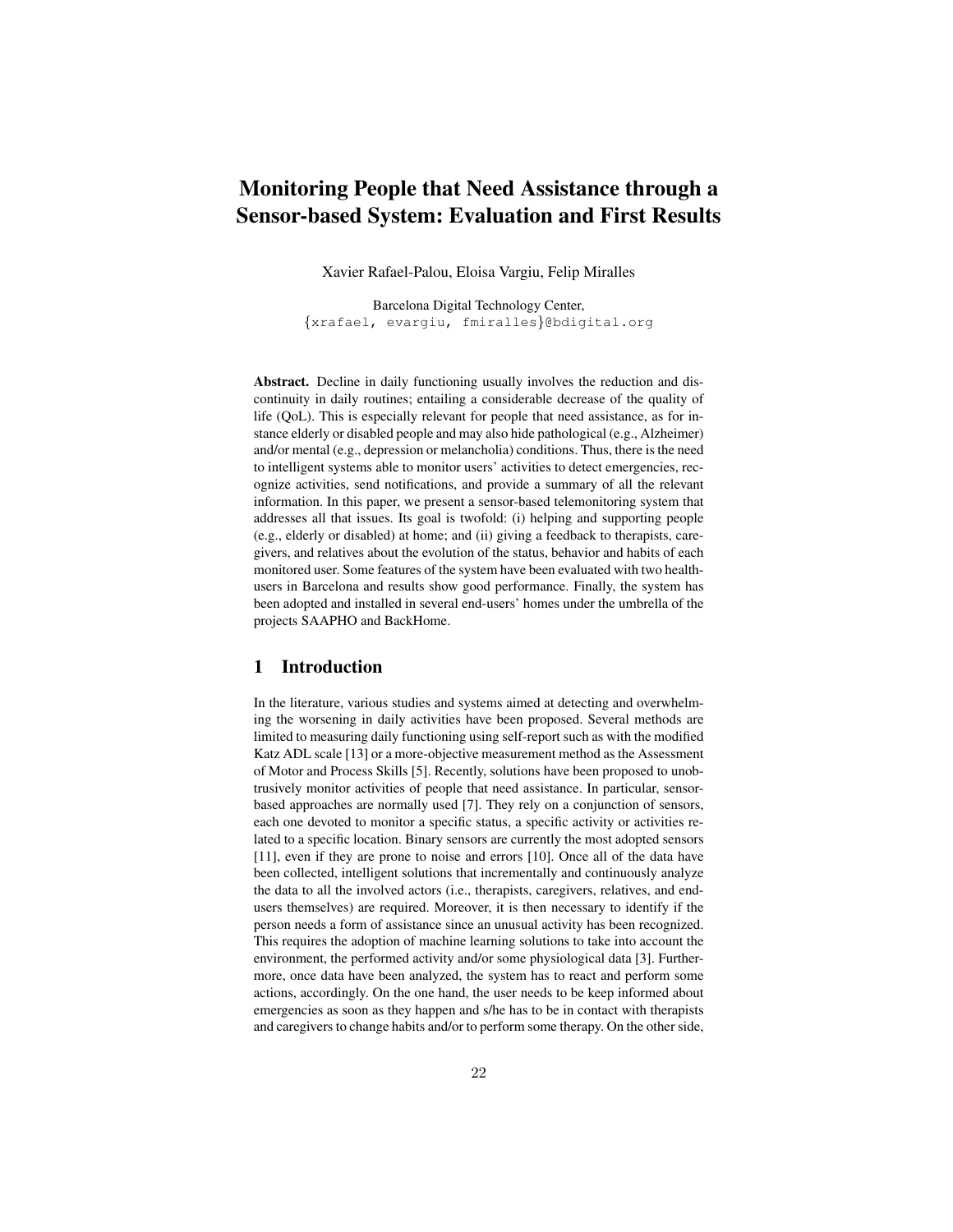monitoring systems are very important from the perspective of therapists, caregivers, and relatives. In fact, those systems allow them to become aware of user context by acquiring heterogeneous data coming from sensors and other sources. In this paper, we present a sensor-based telemonitoring system aimed at detecting emergencies, recognizing activities, sending notifications as well as collecting current and past information in a summary. The goal of the proposed solution is twofold. On the one hand, it is aimed at helping and supporting people (e.g., elderly or disabled) at home. On the other hand, it is devoted to constantly give a feedback to therapists, caregivers, and relatives about the evolution of the status, behavior and habits of each monitored user.

The rest of the paper is organized as follows. Section 2 presents the architecture of the sensor-based solution as well as the intelligent monitoring system. Section 3 shows the evaluation performed to test the availability and reliability of the proposed solution as well as the results coming from the adoption of the system in two real scenarios. In Section 4, we conclude with the main results of this work pointing out its future directions.

## 2 The Proposed Solution

#### 2.1 The Sensor-based System

Advanced telemonitoring systems entail the composition and orchestration of heterogeneous distributed technologies and services. In Figure 1, we sketch the high-level architecture of the proposed system. As shown, its main components are: home; healthcare center; middleware; and intelligent monitoring system.

The sensor-based system is able to monitor indoor activities by relying on a set of home automation sensors and outdoor activities by using an activity tracker, namely Moves<sup>1</sup>. Moreover, through environmental sensors, the system is able to detect emergency situations.

At home, a set of sensors are installed. In particular, we use presence sensors (i.e., Everspring SP103), to identify the room where the user is located (one sensor for each monitored room); a door sensor (i.e., Vision ZD 2012), to detect when the user enters or exits the premises; electrical power meters and switches, to control leisure activities (e.g., television and pc); and pressure mats (i.e., bed and seat sensors) to measure the time spent in bed (wheelchair). The system is also composed of a network of environmental sensors that measures and monitors environmental variables like temperature, but also potentially dangerous events like gas leak, fire, CO escape and presence of intruders. All the adopted sensors are wireless z-wave. They send the retrieved data to a collector (based on Raspberry pi). The Raspberry pi collects all the retrieved data and securely redirects them to the cloud where they will be stored, processed, mined, and analyzed. We are also using the user's smartphone as a sensor by relying on Moves, an app for smartphones able to recognize physical activities and movements by transportation. The user interacts with the overall system through a suitable interface aware of end-user needs and preferences.

The middleware, which acts as a SaaS, is composed by a secure communication and authentication module; API module to enable the collector transmitting all

<sup>1</sup>http://www.moves-app.com/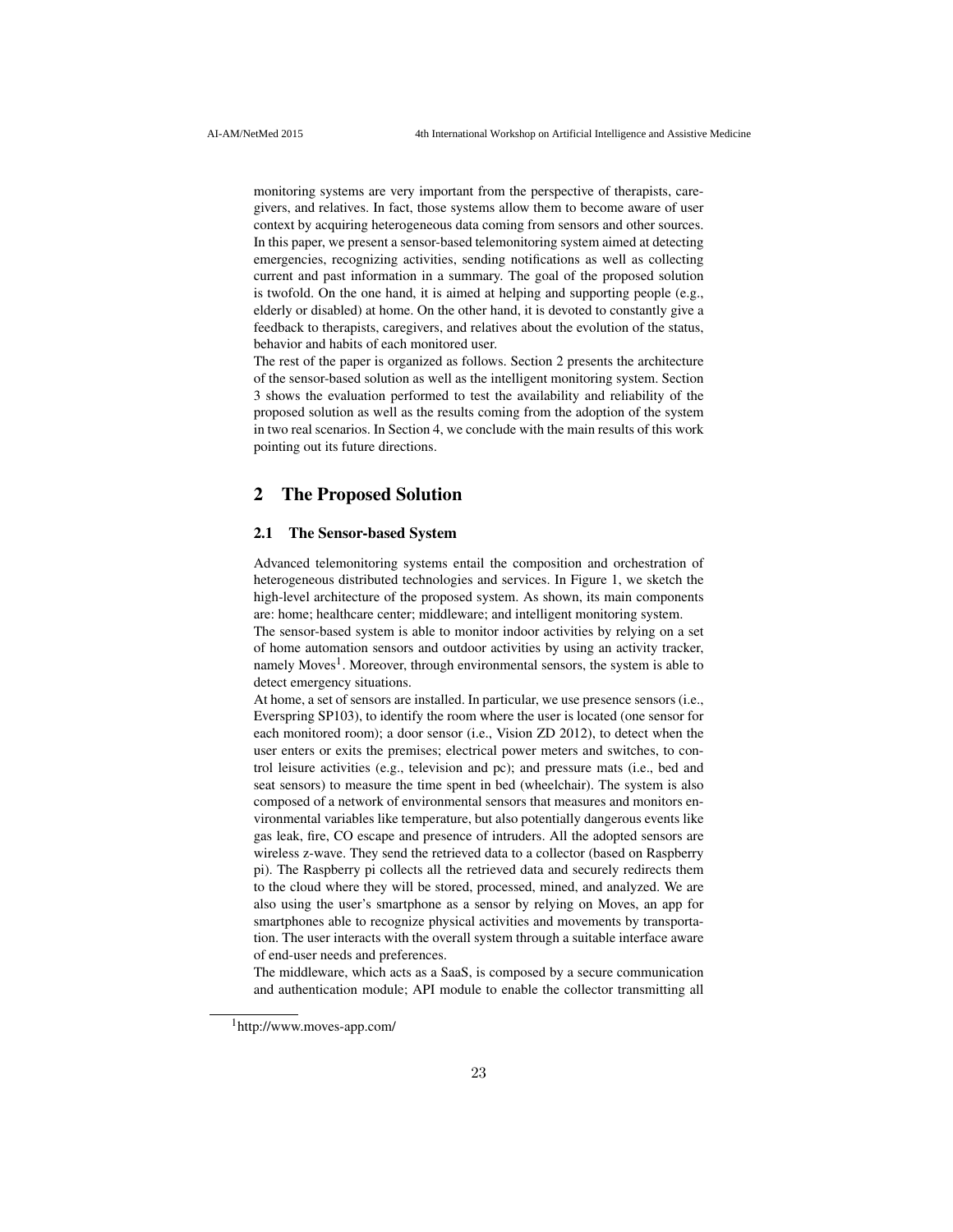

Fig. 1. Main components of the sensor-based system focused on the intelligent monitoring.

the data from sensors to make them available to the activity monitoring module; and further utilities such as load balancing and concurrency.

In order to cope with the data necessities of the actors of the system (i.e., therapists, caregivers, relatives, and end-users themselves), an Intelligent Monitoring (IM) system has been designed.

The healthcare center receives notifications, summaries, statistics, and general information belonging to the users through a web application.

#### 2.2 Intelligent Monitoring

IM aims to continuously analyze and mine the data through 4-dimensions: detection of emergencies, activity recognition, event notifications, and summary extraction. In order to cope with these objectives, the IM is composed of the following modules (see Figure 2): PP, the pre-processing module to encode the data for the analysis; ED, the emergency detection module to notify, for instance, in case of smoke and gas leakage; AR, the activity recognition module to identify the location, position, activity- and sleeping-status of the user; EN, the event notification module to inform when a new event has been detected; and SC, the summary computation module to perform summaries from the data.

Pre-processing IM continuously and concurrently listens for new data. The goal of PP is to pre-process the data iteratively sending a chunk *c* to ED according to a sliding window approach. Starting from the overall data streaming, the system sequentially considers a range of time  $|t_i - t_{i+1}|$  between a sensor measure  $s_i$  at time  $t_i$  and the subsequent measure  $s_{i+1}$  at time  $t_{i+1}$ . Thus, the output of PP is a window  $c$  from  $t_s$  to  $t_a$ , where  $t_s$  is the starting time of a given period (e.g., 8:00 a.m.) and  $t_a$  is the actual time. Thus, each chunk is composed of a sequence of sensor measures *s*; where *s* is a triple  $\langle ID, v, t \rangle$ , i.e., the sensor ID, its value and the time in which a change in the sensor status is measured. Figure 3 shows an example of a chunk composed by four sensors measures.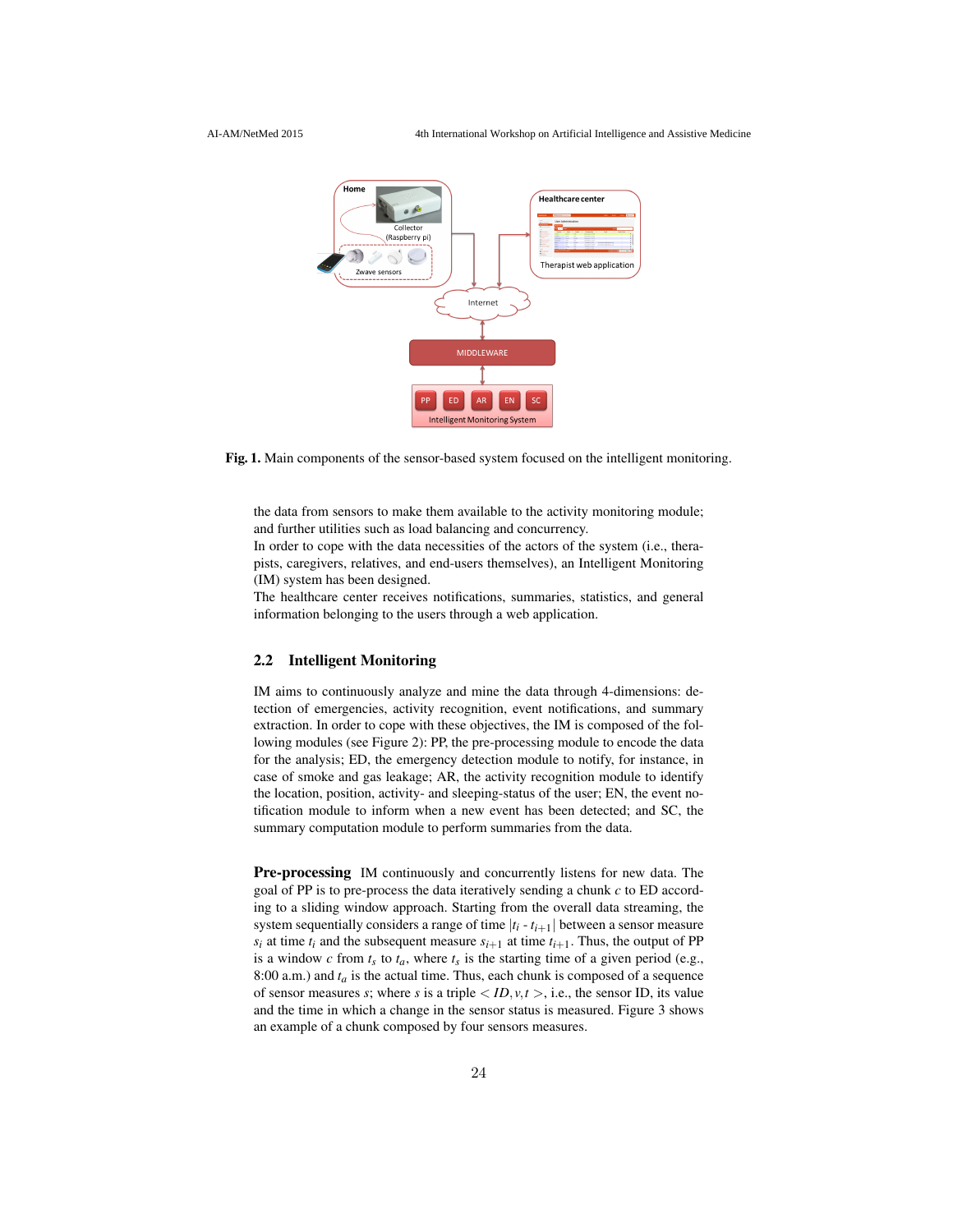

Fig. 2. The flow of data and interactions among the modules in the proposed approach.

| 195 | 24.10 | 2014-02-24<br>10:21:54 | 195 | 24.10 | ∠014-02-24<br>10:30:04 | $-1$<br>- | 100 | 2014-02-24<br>10:31:55 | 195 | 24.10 | 2014-02-24<br>10:34:54 |
|-----|-------|------------------------|-----|-------|------------------------|-----------|-----|------------------------|-----|-------|------------------------|
|-----|-------|------------------------|-----|-------|------------------------|-----------|-----|------------------------|-----|-------|------------------------|

Fig. 3. Example of a chunk composed of four sensor measures.

Emergency Detection ED module aims to detect and inform about emergency situations for the end-users and sensor-based system critical failures. Regarding the critical situations for the end-users, simple rules are defined and implemented to rise an emergency, when specific values appear on *c* (e.g.; gas sensor ID, smoke sensor ID). Regarding the system failures, ED is able to detect when the enduser's home is disconnected from the middleware as well as a malfunctioning of a sensor (e.g., low battery). The former is implemented by a keepalive mechanism in the Raspberry pi. If no signals are received from the Raspberry pi after a given threshold, an emergency is risen. The latter is implemented by using a multivariate gaussian distributions of sensor measurements on *c*. If the corresponding total number of measures is greater than a given threshold, an emergency is risen. Each emergency is a pair  $\langle s_i, l_{\varepsilon i} \rangle$  composed of the sensor measure  $s_i$  and the corresponding label  $l_{\varepsilon i}$  that indicates the corresponding emergency (e.g., fire, smoke). Once the ED finishes the analysis of  $c$ , the list of emergencies  $\varepsilon$  is sent to the middleware, whereas *c*, filtered from the critical situations, is sent to AR.

Activity Recognition In the current implementation, the system is able to recognize if the user is at home or away and if s/he is alone; the room in which the user is (no-room in case s/he is away, transition in case s/he moving from a room to another); the activity status (i.e., active or inactive); and the sleeping status (i.e., awake or asleep).

To recognize if the user is at home or away and if s/he is alone, we implemented a solution based on machine learning techniques [9]. The adopted solution is a hierarchical classifier composed of two levels: the upper is aimed at recognizing if the user is at home or not, whereas the lower is aimed at recognizing if the user is really alone or if s/he received some visits. The goal of the classifier at the upper level is to improve performance of the door sensor. In fact, it may happen that the sensor registers a status change (from closed to open) even if the door has not been opened. This implies that AR may register that the user is away and, in the meanwhile, activities are detected at user's home. On the contrary, AR may register that the user is at home and, in the meanwhile, activities are not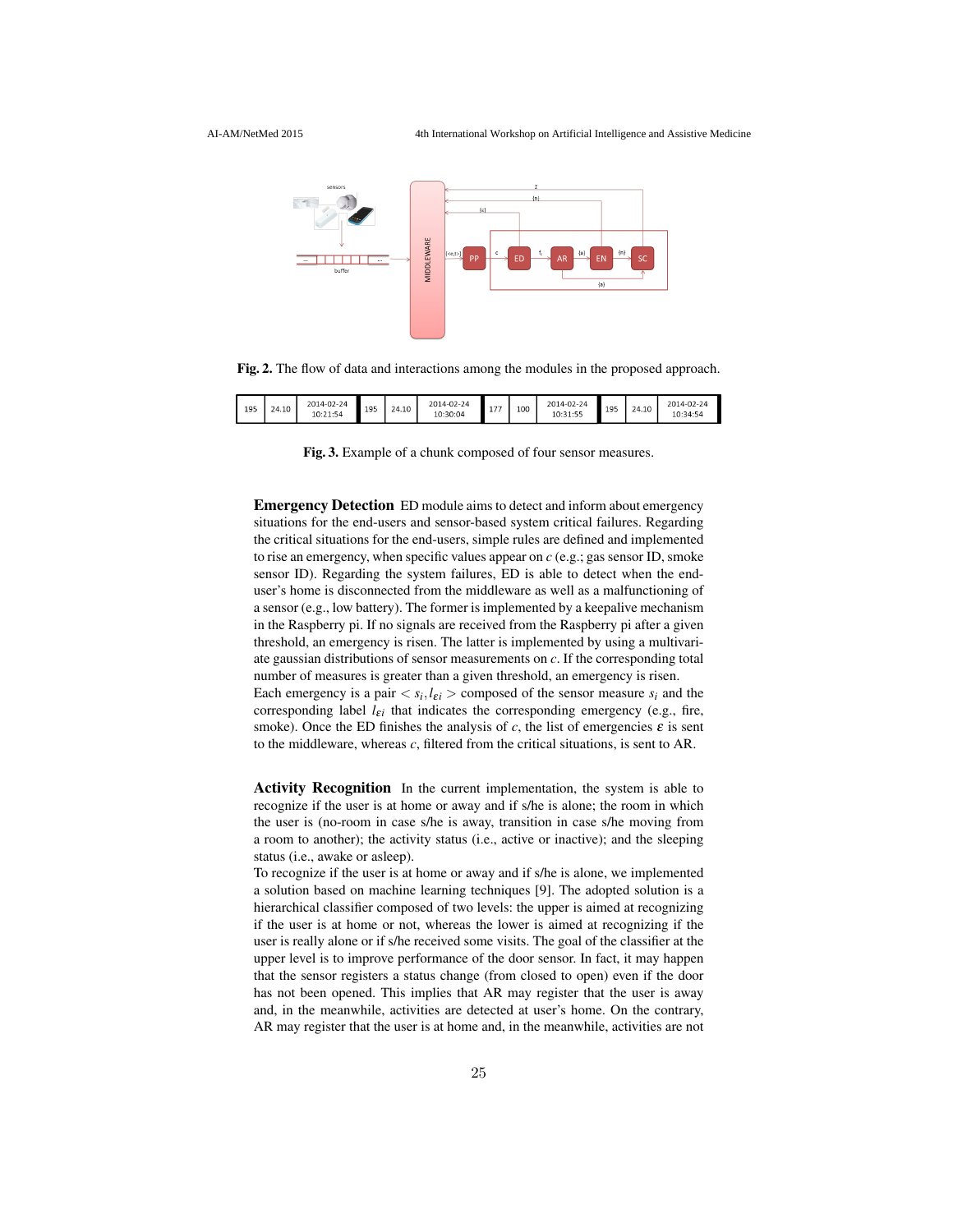detected at user's home. Thus, we first revise the data gathered by AR searching for anomalies, i.e.: (1) the user is away and at home some events are detected and (2) the user is at home and no events are detected. Then, we validate those data by relying on Moves, installed and running on the user smartphone. Using Moves as an "oracle", we build a dataset in which each entry is labeled depending on the fact that the door sensor was right (label "1") or wrong (label "0"). The goal of the classifier at the lower level is to identify whether the user is alone or not. The input data of this classifier are those that has been filtered by the upper level, being recognized as positives. To build this classifier, we rely on the novelty detection approach [6] used when data has few positive cases (i.e., anomalies) compared with the negatives (i.e., regular cases); in case of skewed data.

To measure the activity status, we rely on the home automation sensors. By default, we consider as "active" the status of the user when s/he is away (the corresponding positions are saved as "no-room"). On the contrary, when the user is at home, AR recognizes s/he as "inactive" if the sensor measures at time  $t_i$  that user is in a given room *r* and the following sensor measure is given at time  $t_{i+1}$ and the user was in the same room, with  $t_{i+1} - t_i$  greater than a given threshold θ. Otherwise, the system classified the user as "active".

Finally, sleeping is currently detected by relying on the presence sensor located in the bedroom and the pressure mat located below the mattress. In particular, we consider the presence of the user in that room and no movements detection (i.e., the activity status is "inactive") together with the pressure of the mattress.

Thus, the output of AR is a triple  $\langle t_s, t_e, l \rangle$ , where  $t_s$  and  $t_e$  are the time in which the activity has started and has finished, respectively, and *l* is a list of four labels that indicates: the localization (i.e., home, away, or visits), the position (i.e., the room, no-room, or transition), the activity status (i.e., active or inactive), and the sleeping status (i.e., awake or asleep). To give an example, let us consider Figure 4 where the same chunk of Figure 3 has been processed by AR.

| 2014-02-24<br>2014-02-24<br>home, bedroom,<br>10:30:04<br>10:21:54<br>inactive, asleep | 2014-02-24<br>10:31:55 | 2014-02-24<br>10:34:54 | home, bathroom,<br>active, awake |
|----------------------------------------------------------------------------------------|------------------------|------------------------|----------------------------------|
|----------------------------------------------------------------------------------------|------------------------|------------------------|----------------------------------|

Fig. 4. Example of a chunk after the AR processing.

Event Notification By relying on a set of simple rules, EN is able to detect events to be notified. Each event is defined by a pair  $\langle t_i, l \rangle$  corresponding to the time  $t_i$  in which the event happens together with a label  $l$  that indicates the kind of event. In particular, we are interested in detecting the following kind of events: leaving the home, going back to home, receiving a visit, remaining alone after a visit, going to the bathroom, going out of the bathroom, going to sleep, and awaking. Following the example, in Figure 3, an event is the pair < 2014−02−2410 : 31 : 55, *goingtothe bathroom* >.

Summary Computation Once all the activities and events have been classified, measures aimed at representing the summary of the user's monitoring during a given period are performed. In particular, two kinds of summary are provided: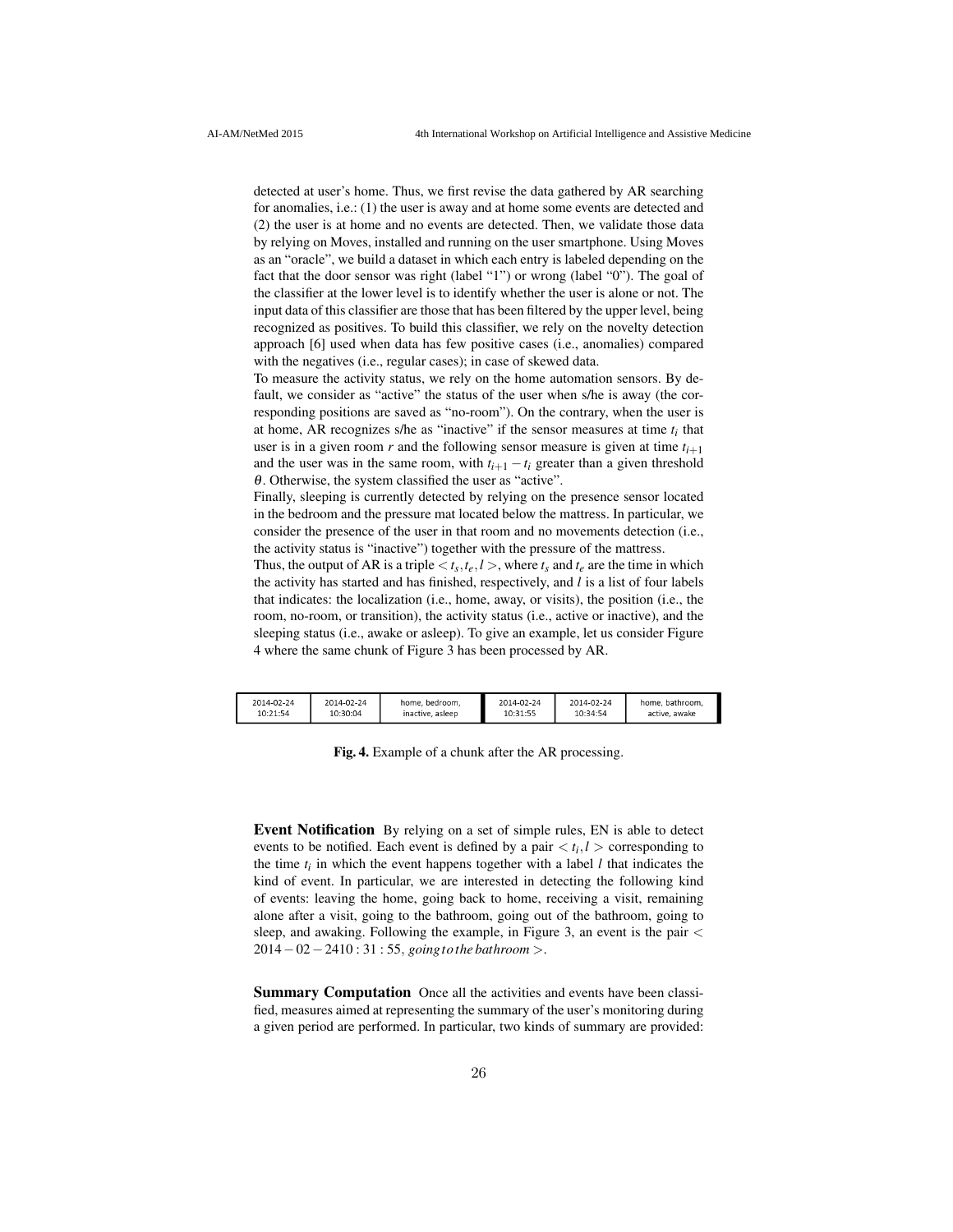historical and actual. As for the historical summary, we decided to have a list of the activities performed during (i) the morning (i.e., from 8 a.m. to 8 p.m.), (ii) the night (i.e. from 8 p.m. to 8 a.m.), (iii) all the day, (iv) the week (from Monday morning to Sunday night), as well as (v) the month. In particular, we monitor: sleeping time; time spent outdoors; time spent indoors; time spent performing indoor activities; time spent performing outdoor activities; number of times spent in each room; and number of times that the user lefts the house. As for the actual summary, we are interested in monitoring: the room in which the user is; if the user is at home, or not; the number of times that s/he leaves the home; sleeping time; activity time; and number of visits per room.

As a final remark, let us note that all emergencies, activities, notifications, and summaries are stored in a database to be available to all the involved actors.

## 3 Evaluation and First Results

The proposed solution has been developed according to a user-centered design approach in order to collect requirements and feedback from all the actors. For evaluation purposes, the system has been installed in two healthy-user homes in Barcelona. Moreover, the system has been used in the SAAPHO<sup>2</sup> project to monitor elderly people and in the BackHome<sup>3</sup> project to monitor disabled people.

#### 3.1 Evaluation

Before installing the system at real end-users home, its evaluation was undertaken by a control group of healthy users. Two healthy users participated in the study as a control group (1 female, M=32.5 years). The evaluation has been performed from November 2nd, 2014 to December 21st, 2014 for a total of 34 days. The performed testing activity was focused on evaluating some of the features of AR and EN. In particular, we evaluated: the performance of the hierarchical approach (AR) as well as the ability in recognizing the events of leaving the home and receiving visits (EN); and the ability in recognizing the sleeping activity (AR).

As for the evaluation of the hierarchical approach, we first trained both classifiers. To measure the performance, we compared the overall results with those obtained by using a rule-based approach at each level of the hierarchy. Results are shown in Table 1 and point out that the proposed approach outperforms the rule-based one with a significant improvement. The interested reader may refer to [9] for details about the adopted rules.

To evaluate in the ability of EN in correctly detecting the notification about the number of times that the user leaves the home and the number of received visits, we daily ask the users to answer to the questions: "How many times did you go out from home?" and "How many times did you receive visits at your home?". Then, we compared the answers given by the user with the number of detection by EN. Figure 5 sketches the results whereas, in Table 2, the first two columns show the cosine similarity and the accuracy for each of the considered notifications. As it can be noted, the system is able to recognize quite well the number of times the user leaves the home as well as the number of visits that s/he receives, thanks to the proposed hierarchical approach.

<sup>2</sup>http://www.saapho-aal.eu/

<sup>3</sup>http://www.backhome-fp7.eu/backhome/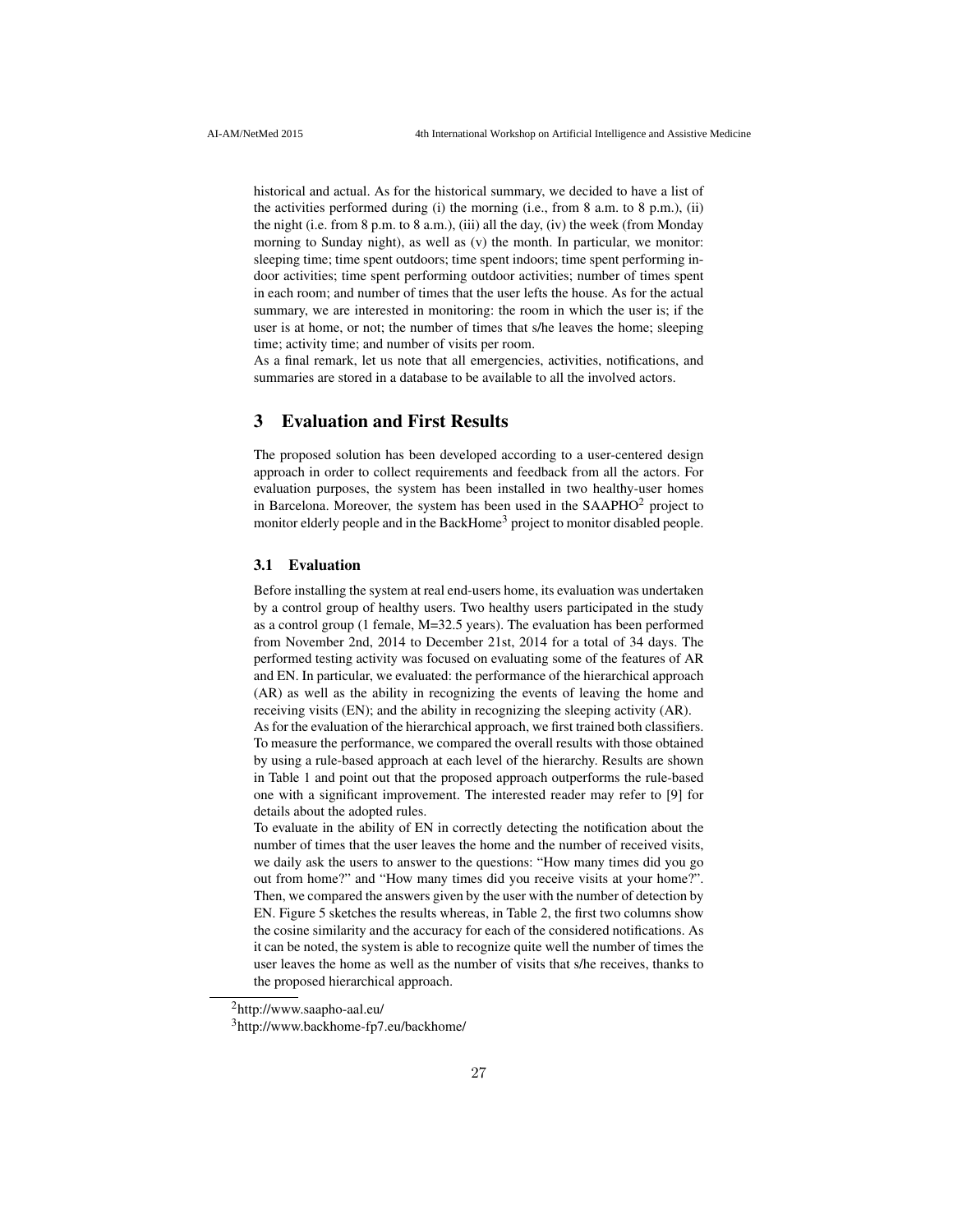| Table 1. Results of the overall hierarchical approach with respect to the rule-based one. |  |
|-------------------------------------------------------------------------------------------|--|
|-------------------------------------------------------------------------------------------|--|

|                    |      | Rule-based Hierarchical Improv. |     |
|--------------------|------|---------------------------------|-----|
| Accuracy 0.80      |      | 0.95                            | 15% |
| Precision $ 0.68 $ |      | 0.94                            | 26% |
| Recall             | 0.71 | 0.91                            | 20% |
| F1                 | ).69 | 1.92                            | 23% |



Fig. 5. Comparisons between the results given by EN and those coming from the questionnaire in detecting the number of times that the user leaves the home (on the left) and the number of received visits (on the right).

Table 2. Cosine similarity and accuracy calculated between pipeline outputs and answers from daily user questionnaire.

|                                       | Leavings Visits Sleeping |               |  |
|---------------------------------------|--------------------------|---------------|--|
| $ Cosine$ similarity $ 0.9689\rangle$ |                          | 0.6172 0.8888 |  |
| Accuracy                              | 0.8823                   | 0.8823 0.8529 |  |

As for the evaluation in the ability of AR to recognize the sleeping activity, we daily ask the users to answer to the questions "What time did you stand up from bed?" and "What time did you go to sleep?". Then, we compared the answers given by the user with the sleeping time calculated by AR. Figure 6 sketches the results whereas, in Table 2, the last column shows the cosine similarity and the accuracy. Let us note that, due to the fact that we are not relying on further information such as luminosity to understand if the user is on the bed doing something (e.g., reading) or if s/he is really sleeping and that the user in the questionnaire is giving the time in which s/he turns-off the light, we are considering a bias of 5400 secs to consider the user as awake.

#### 3.2 First Results

SAAPHO was an European R&D project aimed at integrating health, social, and security services seamlessly in the same architecture [1]. The main objective of the sensor-based system was to control health parameters of elderly and warn them in time in order to increase their personal independence. In the final SAAPHO pilot, the composition of the trial formed by 6 participants from Spain  $(N=3)$  and Slovenia  $(N=3)$ . They were invited to use the system at their own home for 2 months. The mean age of the 3 participants in Spain was 69.3 (SD: 9.9), 66- 72 years; whereas the mean age of the 3 participants in Slovenia was 65.7 (SD: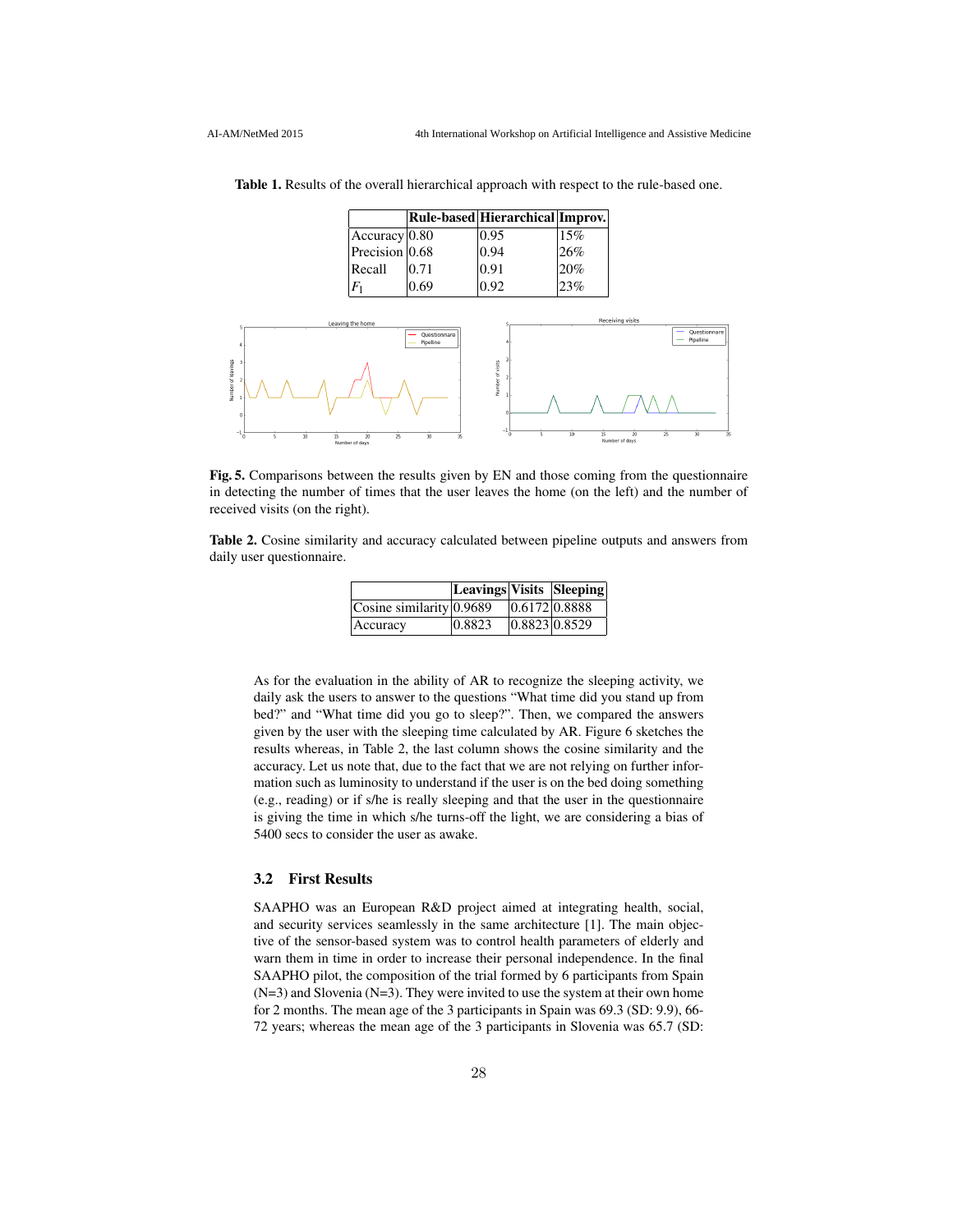

Fig. 6. Comparisons between the results given by AR system and those coming from the questionnaire regarding the sleeping activity.

9.9), 60-74 years. Regarding the gender both in Spain and Slovenia, 66.6% of the participants were women. Moreover, 100% of the participants had experience using computers; 66.6% had experience in using tablet PC and all of them had Internet at home. ED has been used in SAAPHO to detect fire and smoke, AR and EN to detect events, such as inactivity and toileting<sup>4</sup>. This information has been then sent to the end-user through a suitable interface in a smart portable device. In particular, it is possible to check on real time the status of environmental sensors (e.g., temperature, humidity), to trigger an alarm (e.g., when smoke or gas lekeage is detected), to view the list of the recent home notification events (e.g., sharp increase/decrease of temperature, prolonged lack of movements) as well as to configure the home sensors. In [8], some of the main qualitative results of the SAAPHO final prototype after one-month testing have been presented. The evaluation was performed following a systematic approach. Positive impressions were collected from the participants using SAAPHO in real settings; the system was very well accepted among the participants in both countries: it was considered easy to use; most of the offered services extremely useful; and respondent to users' needs.

BackHome is an European R&D project that focuses on restoring independence to people that are affected by motor impairment due to acquired brain injury or disease, with the overall aim of preventing exclusion [4]. In BackHome, information gathered by the sensor-based system is used to provide context-awareness by relying on ambient intelligence [2]. AR is currently used in BackHome to study habits and to automatically assess QoL of people [12]. Figure 7 shows an example of user habits recognized by AR. The BackHome system is currently running in three end-user's home in Belfast.

## 4 Conclusions and Future Work

In this paper, we presented a sensor-based system aimed at detecting emergencies, recognizing activities, sending notification as well as collecting the information in a summary. The goal of the implemented system was to help and support people that need assistance and to constantly give a feedback to therapists, caregivers, and relatives about the evolution of the status, behavior and habits of the corresponding user. The system has been evaluated with 2 healthy-users to assess if

<sup>&</sup>lt;sup>4</sup>SC has not been implemented due to the self-managing purpose of the project; i.e., no caregivers were involved.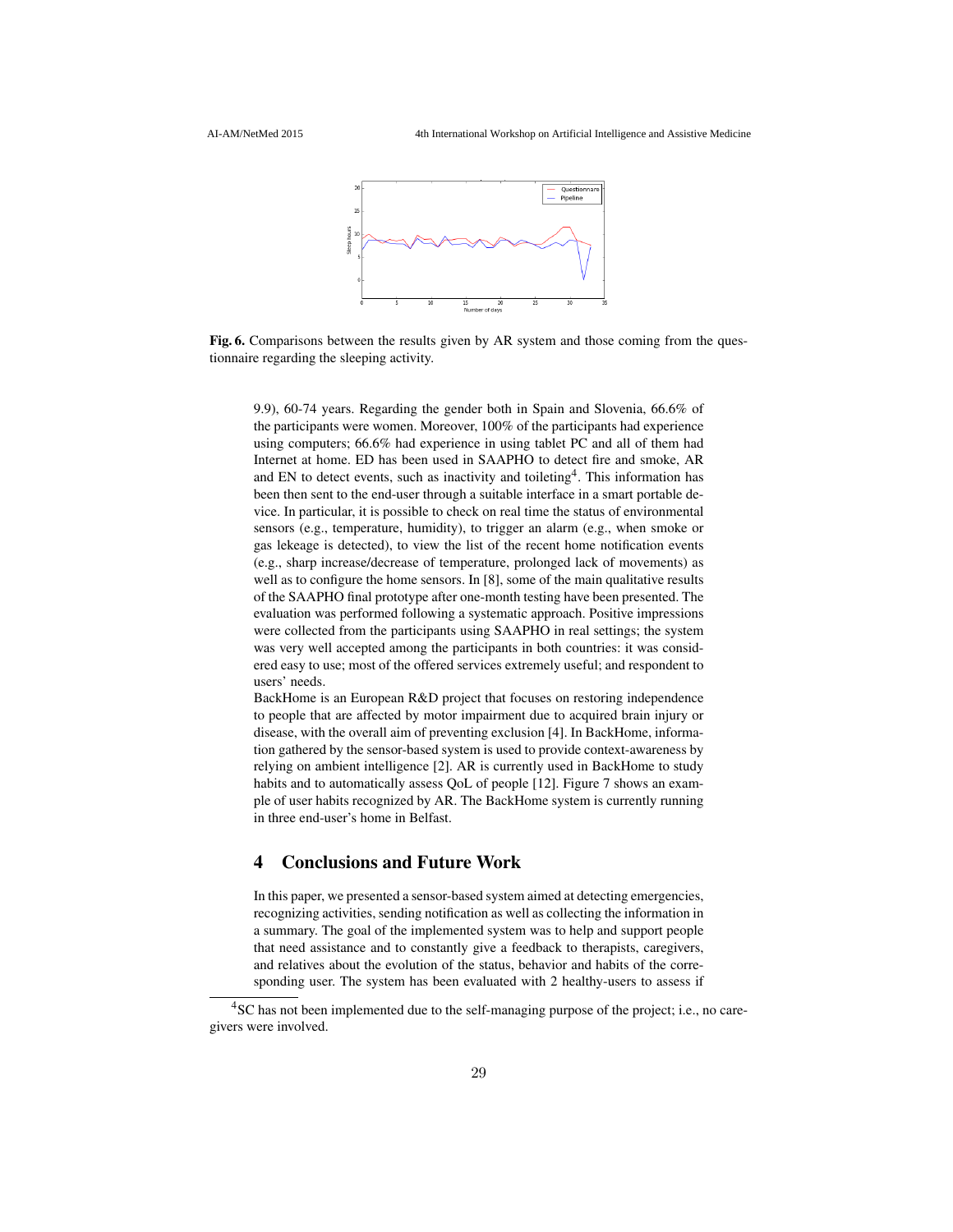

Fig. 7. User habits recognized by AR in BackHome.

the user is at home or away, the number of times the user leaves the home; if s/he receiving visits as well as the number of received visits; and the sleeping activity. Results show that the system performs well in all of these tasks. Moreover, under the umbrella of SAAPHO and BackHome, the system has been installed and tested in 6 homes of elderly people and in 3 homes of disabled people, respectively. As a final remark, let us note that the intelligent monitoring system could be extended by adding new functionalities into the modules depending on the requirements of the corresponding use-case(s).

As for the future work, we are currently improving the sleeping activity recognition by relying also to a sensor that measures luminosity in addition to presence. Moreover, we are setting up new tests to evaluate the ability of the system in recognizing when the user is active or inactive, relying also on the information coming from Moves. We are also planning to recognize more activities, such as cooking and eating. Finally, in order to assess quality of life, we are interested in measuring the sleep quality and in making some studies on the (virtual or physical) social interactions of the users.

## Acknowledgments

The research leading to these results has received funding from the European Community's, Seventh Framework Programme FP7/2007-2013, BackHome project grant agreement n. 288566, and AAL (Ambient Assisted Living)/Call 3, SAAPHO project grant agreement n. 2010-3-035.

### References

- 1. Ahmed, M.U., Espinosa, J.R., Reissner, A., Domingo, À., Banaee, H., Loutfi, A., Rafael-Palou, X.: Self-serve ict-based health monitoring to support active ageing. In: 8th International Conference on Health Informatics HEALTH-INF, 12 Jan 2015, Lisbon, Portugal (2015)
- 2. Casals, E., Cordero, J.A., Dauwalder, S., Fernández, J.M., Solà, M., Vargiu, E., Miralles, F.: Ambient intelligence by atml: Rules in backhome. In: Emerging ideas on Information Filtering and Retrieval. DART 2013: Revised and Invited Papers; C. Lai, A. Giuliani and G. Semeraro (eds.) (2014)